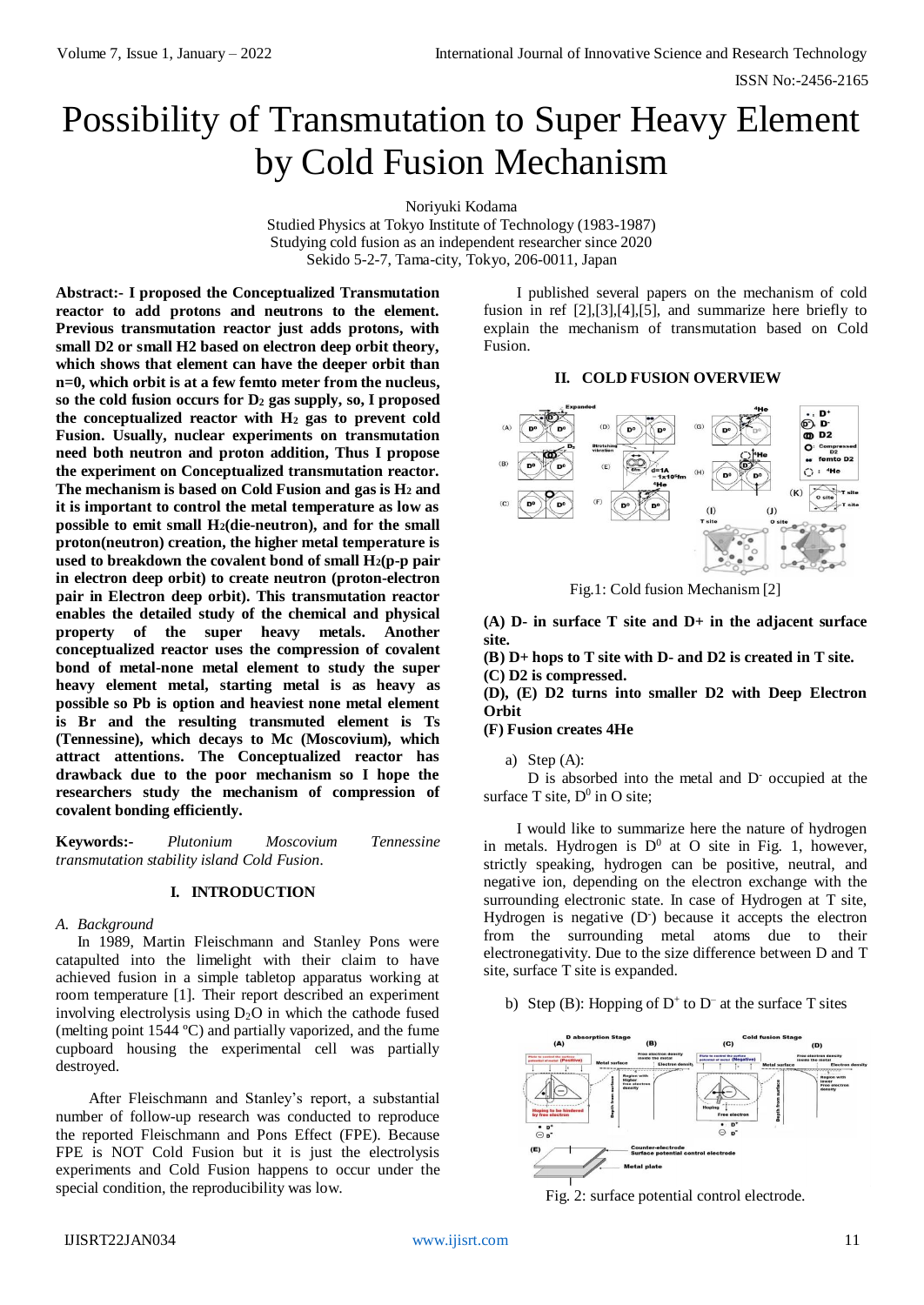**(A), (B) Metal surface potential control voltage is positive at the Cold fusion stage, the surface potential of metal is negative.** 

**(C), (D) Metal surface potential control voltage at D absorption stage is negative, the surface potential of metal is positive.** 

**(E) 3D schematic of the Cold fusion with the counter electrode and metal plate, which are the parallel plate electrodes.**

The metal surface potential needs to be positive for D to be D<sup>+</sup> and free electron depleted from metal surface to prevent coulomb attractive force shielding between  $D^+$  and  $D^-$ .  $D^+$  and  $D^-$  join to be  $D_2$  at surface T site, where  $D_2$  is compressed by metal lattice atoms due to the size difference.

c) Experimental evidence of small hydrogen



Fig. 3: High-pressure behavior of  $SrVO<sub>2</sub>H$  and  $SrFeO$  [6].

**(A)Pressure dependence of lattice parameters for the experimental (red) and the DFT-computed (sky blue) values of SrVO2H (note that some error bars are smaller than the width of the symbols). The decrease in pressure from 52 GPa to 49 GPa as the cell volume decreases suggests a phase transition to a denser phase. Relative lattice parameters, a/a0 and c/c0, of SrVO2H (red), SrFeO2(black), and SrVO3(dark blue) as a function of pressure.** 

**(B)Schematics of SrVO2H, and V-H-V bonding, which is compressed by the mechanical pressure.**

## **(C)Schematics of SrVO2H under the 52 GPa pressure, illustrating the decrease in size of hydrogen negative ion.**

Figure 2 is the experimental evidence of smaller hydrogen of the compressed V-H-V bonding [6]. The authors showed via a high-pressure study of anion-ordered strontium vanadium oxyhydride SrVO2H that H<sup>−</sup> is extraordinarily compressible, and that pressure drives a transition from a Mott insulator to a metal at  $\sim$  50 GPa. I think that this experiment is the direct evidence of the existence of EDO as discussed in 2.1.5. I would like to explain  $D_2$  molecule case (D-D bonding) in the actual Cold fusion in place of V-H-V compression as is in Fig.  $2(B)-(C)$ .

As is explained in Fig.1, Cold Fusion can be explained by the small hydrogen which is in the electron deep orbit at a few femto meters from the nucleus.

The existence of small hydrogen was proved by the experiments [6], and this experiment also prove the theory of electron deep orbit studied by J. Maly and J. Va'vra and A. Meulenberg, in ref [7]-[22].

d) Mechanism of electron transition from n=0 to electron deep orbit



Fig. 4: Mechanism of small atoms (molecules) generation by the compression of D-D covalent bonding.

The mechanism of electron transition to EDO proposed in this work is illustrated in Fig. 4. The size of  $D_2$  at the surface T site is determined by the balance between the compression stress from the lattice metal atoms and the elastic rebound force of covalent bond and due to the nature of the covalent bonding the compression can cause the d-d distance shorter in d-d compression direction that brings two ds to be closer together in a collision direction. Under compression of  $D_2$  by external pressure, the d-d distance can decrease and the D1s wave function tail can extend to overlap with the EDO wave function, which is localized at a distance of a few femtometers from the nucleus. Because the d-d distance is so small, the overlap (C in Fig. 4) of wave functions can be large enough to achieve a high tunneling probability of electrons from D1s to the EDO (D0s). Radius of EDO is calculated to be few femtometers [7], [8], and is by far smaller than that of D1s of 0.53 pm (Bohr radius). A small  $D_2$  molecule can be created due to the simultaneous transition of both D atoms to small D atoms, so  $D_2$  molecule can transform to small  $D_2$  molecule with the covalent electron at EDO as shown in Fig. 6(d).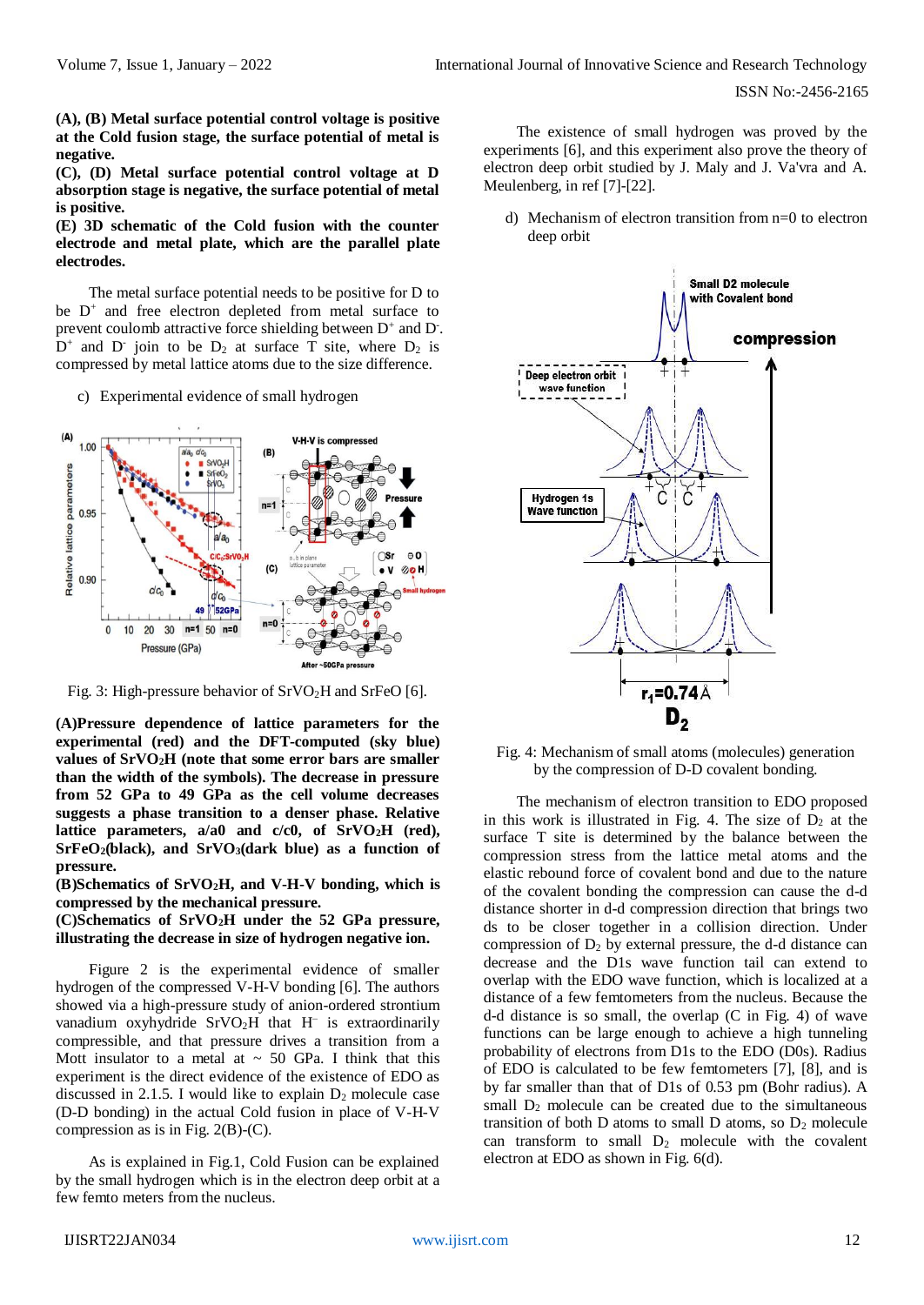e) Mechanism of coulomb repulsive force shielding



Fig. 5: Coulomb potential shielding by electron deep orbit.

**(a) Infinite at r=o incorrect model under the point charge assumption**

**(b) Correct model under the uniformly distributed in the nucleus.**

**(c) Repulsive force shielding by electron deep orbit**

**(d) Small hydrogen; 2 protons with electrons in electron deep orbit.**

Fig.2 shows the evidence of small hydrogen by the compression of V-H-V bonding, and the same mechanism of Cold Fusion at the surface T site of metal. The electron deep orbit theory was reported in ref [7]-[22], and initially neutral particle was believed to be proton-electron pair in the tightly bound state, however after the introduction of neutron [23], this was forgotten because of no experimental evidence, and Vavra et al studied this hypo theoretically and prove the existence of electron deep orbit for all of the elements. Report in Fig. 3 and ref [6] is the direct evidence of small hydrogen in electron deep orbit.

f) Correct nucleus model based on the electron deep orbit theory

Before the introduction of neutron, neutral particle is proton-electron pair in the tight state, however this theory was forgotten after the introduction of neutron as neutral particle because no experimental evidence was not available then. Lately Vavra et al studied this electron deep orbit theory and theoretically probed the electron-orbit. I found the evidence of [5], "Neutron to be Tightly Bound Proton-Electron Pair and Nucleus to be Constituted by Protons and Internal Electrons" in the transmutation study by Cold Fusion in ref [24],





They use  $D_2$  gas so the created small molecule is small D<sup>2</sup> with d-d and covalent bond between ds, so d is one proton and 1 neutron with the incorrect nuclear theory, and correct theory in ref [5] is d is 2 protons with 2 internal electrons.

```
They have the transmutation 
38Sr+2d=42Mo{}^{55}Cs + 2d = {}^{59}Pr
```
The above transmutation can be explained if d is 2 protons.

The cold Fusion can be understood by the electron deep orbit theory as is explained in ref [7]-[22], and summarized here.

For their transmutation experiment, small  $D_2$  is created at surface T site and under the lower temperature, they do not fuse and emitted from metal surface.

And my conclusion considering transmutation experiment is that nucleus is constituted by proton and internal electron in ref [5].

# **III. TRANSMUTATION OVERVIEW**

### *A. Issues of transmutation of heavy element*

Although transmutation reactor by Cold Fusion was thought to be transmute P to heavier stabler element, it has difficulty because of the instability of heavy element, and the surface reaction of transmutation by cold fusion. So, I will explain here the difficulty in the next section.

# *B. Issue of island of stability*



Fig.7: Island of stability

Figure 7 shows the nuclear stability and white circle is the stability island. Mc (Moscovium) is predicted to be located on a stable island centered on 112-Cn and 114-Fl.

The hypothetical isotope  $291_{115}$ Mc has only one more neutron than the heaviest known isotope  $290_{115}$ Mc and has interesting properties. It is thought to be produced as a decay product of 295Ts. Eventually it will be 291Cn, which is located on a stable island and has a half-life of about 1200 years. This is believed to be the most likely way to reach a stable island using current technology.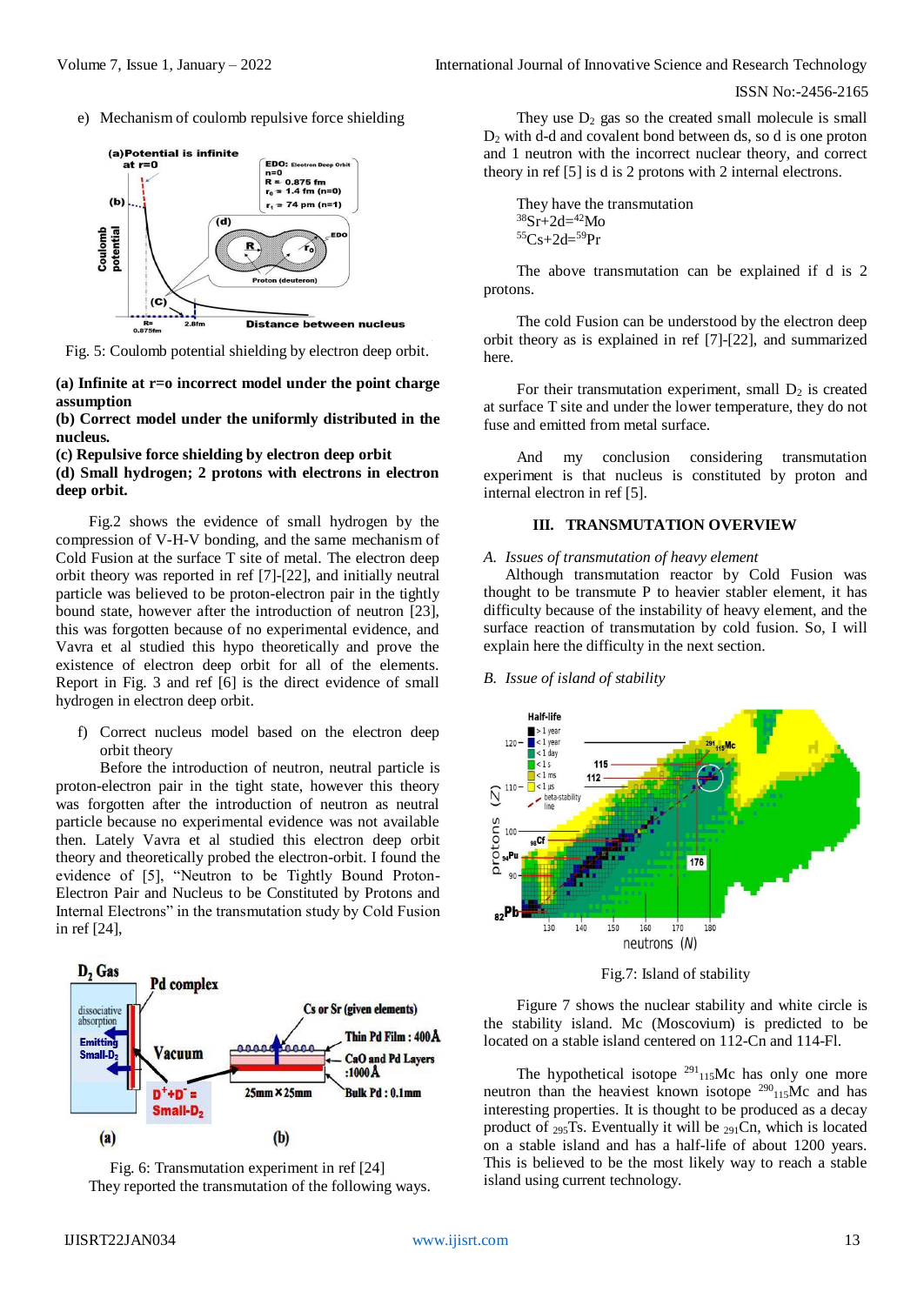



Fig. 8: Conceptualized Transmutation reactor to die-neutron and neutron

## **(F) die-neutron emission with lower temperature (G) breakdown of die-neutron with higher temperature**

Although experiment on the heavy element needs both the proton and neutron addition, current transmutation reactor can just add protons and no mechanism to add neutrons. Thus, I propose the experiments of this conceptualized transmutation reactor.

In order to create neutron (proton-electron pair in electron deep orbit), metal temperature to be higher to breakdown die-neutron by faster vibration of p-p bonding of small H2.

I am not sure of this mechanism but I think it is possible to have neutrons, and experiment is easy.

## *D. Biological transmutation*

### a) Background

The biological transmutation has the same mechanism of Cold fusion, So I briefly discuss its the mechanism as an additional evidence of the Cold fusion mechanism.

It is well known that in biological systems chemical elements can be transmuted into other elements [26].

#### Although

these facts have been established since the early 19th century, they have been ignored by established science ever since. In [27], the author reported that femto atoms may cause the transmutation.

b) Category of biological transmutation

I categorized the types of biological transmutation based

on the report [25,26] as follows:

(1) Adding one proton (adding atomic nucleus of

Hydrogen)  $^{39}$ <sub>19</sub>K+1p= $^{40}$ <sub>20</sub>Ca,  $^{137}$ <sub>55</sub>Cs+1p= $^{138}$ <sub>56</sub>Ba (2) Adding 6\*proton+6\*neutron (adding atomic nucleus

of 12C) or adding Si.  $^{28}$ <sub>14</sub> Si +<sup>12</sup><sub>6</sub>C=<sup>40</sup><sub>20</sub>Ca,

As shown above, the biological transmutation can be caused by the compression of the M-C and M-H (carbide and hydride) bonds to create small carbon or small hydrogen shielding the Coulomb repulsive force between M and H, or

C. by the femto atom formation based on the mechanism of transmutation in ref [27]

c) Mechanism of compression of metal-H, metal-C, Metal-Si bond in the biological system with cold fusion



(B) Na<sup>+</sup>/K<sup>+</sup>-ATPase (A) potassium channel (C) gap junction Fig. 8: Biological mechanism that incorporates essential elements which can compress the bonding of hydride and carbide. (A)[28], (B)[29], (C)[30]

Because this mechanism is effective to compress from all the directions at the atomic level, I would like to realize a structure that imitates this biological mechanism.

## **IV. HEAVY ELEMENT INSTABILITY**

#### *A. Issues of transmutation of heavy element*

Although transmutation reactor by Cold Fusion was thought to be transmute P to heavier stabler element, it has difficulty because of the instability of heavy element, and the surface reaction of transmutation by cold fusion. So, I will explain here the difficulty in the next section.

*B. Issue of island of stability*



Fig.7: Island of stability

Figure 7 shows the instability of the heavier element and Pu is red rectangle of Z=94.

Fig.7 shows the nuclear stability and white circle is the stability island. Mc (Moscovium) is predicted to be located on a stable island centered on 112-Cn and 114-Fl.

The hypothetical isotope  $291_{115}$ Mc has only one more neutron than the heaviest known isotope  $290_{115}$ Mc and has interesting properties. Although it is thought to be produced as a decay product of 295Ts.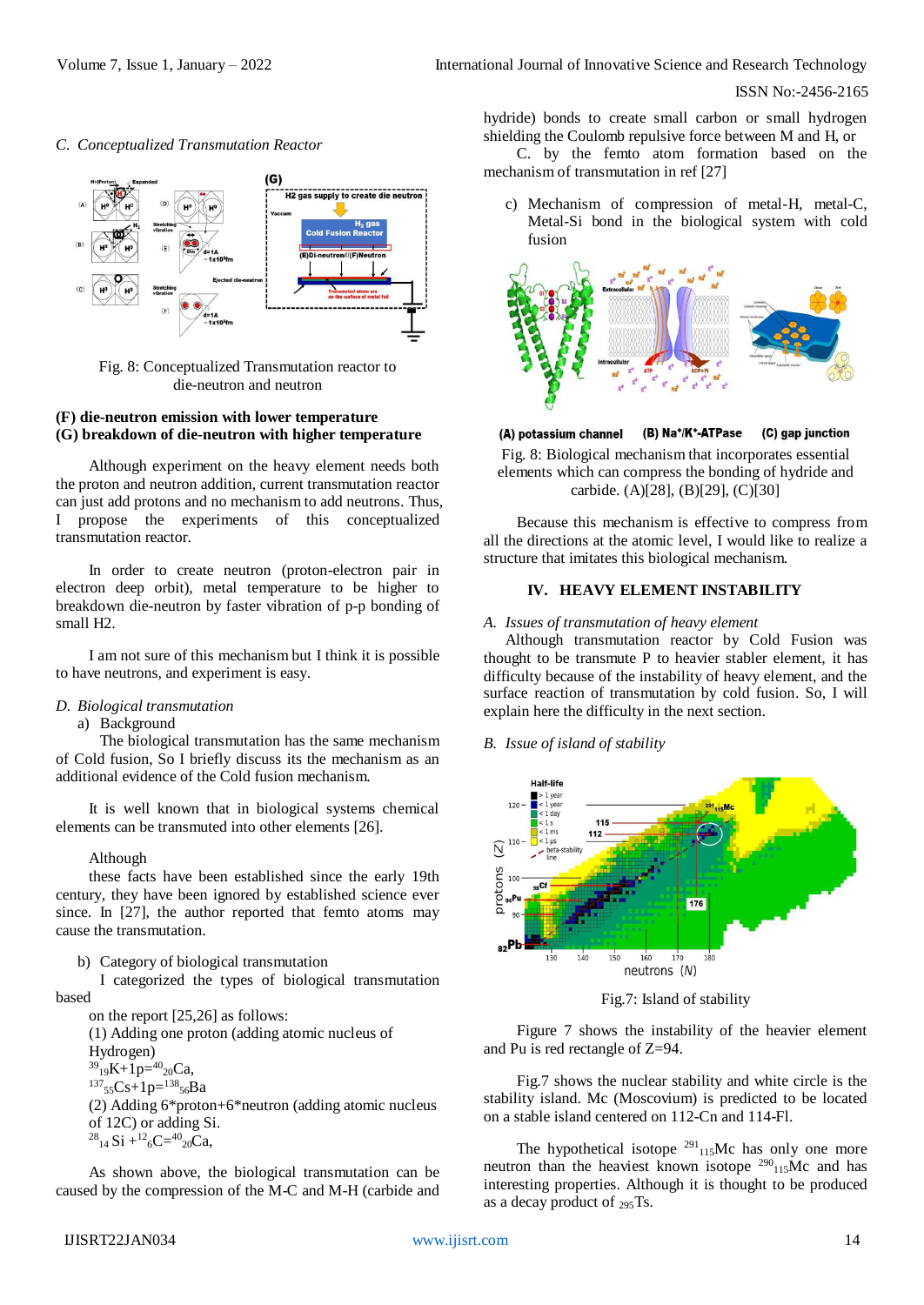Eventually it will be  $_{291}$ Cn, which is located on a stable island and has a half-life of about 1200 years. This is believed to be the most likely way to reach a stable island using current technology.

## **V. CONCEPTUALIZED TRANSMUTATION REACTOR BY DI- NEUTRON AND NEUTRON CREATION**

*A. Conceptualized Transmutation Reactor*



Fig. 8: Conceptualized Transmutation reactor to die-neutron and neutron

## **(F) die-neutron emission with lower temperature (G) breakdown of die-neutron with higher temperature**

Although experiment on the heavy element needs both the proton and neutron addition, current transmutation reactor can just add protons and no mechanism to add neutrons. Thus, I propose the experiments of this conceptualized transmutation reactor.

In order to create neutron (proton-electron pair in electron deep orbit), metal temperature to be higher to breakdown die-neutron by faster vibration of p-p bonding of small H2.

I am not sure of this mechanism but I think it is possible to have neutrons, and experiment is easy.

## **VI. BIOLOGICAL TRANSMUTATION**

- *A. Biological transmutation*
	- a) Background

The biological transmutation has the same mechanism of Cold fusion, So I briefly discuss its the mechanism as an additional evidence of the Cold fusion mechanism.

It is well known that in biological systems chemical elements can be transmuted into other elements [26].

### Although

these facts have been established since the early 19th century, they have been ignored by established science ever since. In [27], the author reported that femto atoms may cause the transmutation.

b) Category of biological transmutation

I categorized the types of biological transmutation based on the report [25,26] as follows:

 Adding one proton (adding atomic nucleus of Hydrogen)  $^{39}$ <sub>19</sub>K+1p= $^{40}$ <sub>20</sub>Ca,

 $^{137}$ <sub>55</sub>Cs+1p= $^{138}$ <sub>56</sub>Ba

• Adding 6\*proton+6\*neutron (adding atomic nucleus of 12C) or adding Si.  $^{28}$ <sub>14</sub> Si +<sup>12</sup><sub>6</sub>C=<sup>40</sup><sub>20</sub>Ca,

As shown above, the biological transmutation can be

caused by the compression of the M-C and M-H (carbide and hydride) bonds to create small carbon or small hydrogen shielding the Coulomb repulsive force between M and H, or C. by the femto atom formation based on the mechanism of transmutation in ref [27]

c) Mechanism of compression of metal-H, metal-C, Metal-Si bond in the biological system with cold fusion



(B) Na<sup>+</sup>/K<sup>+</sup>-ATPase (A) potassium channel (C) gap junction

Fig.9: Biological mechanism that incorporates essential elements which can compress the bonding of hydride and carbide. (A)[28], (B)[29], (C)[30]

Because this mechanism is effective to compress from all the directions at the atomic level, I would like to realize a structure that imitates this biological mechanism.

# **VII. TRANSMUTATION TO SUPER HEAVY ELEMENT**

*A. Possibility of Mc (Moscovium) creation by transmutation from Pb-Br compound to Transmutation to Ts (Tennessine) by Pb-Br Covalent bond compression*

As is explained that transmutation is possible by covalent bond compression because the theoretical study shows that all of the element had the electron deep orbit and historical biological transmutation study shows that is by Metal carbide and metal hydride transmutation and based on Cold Fusion mechanism it is possible in the biological mechanism to compress the covalent bonding of Metal-H or Metal-C etc.

Based on the transmutation of metal by the compression of covalent bonding, I select the heaviest stable metal of Pb and Br of the heaviest nonmetallic element.

 $s_2^{(204-210)}$  Pb+ $s_5^{(79,81)}$  Br= $_{117}$   $^{(283,291)}$  Ts

The reachable heaviest element is  $293$ Ts; the elements after decay of <sup>294</sup>Ts are <sup>290</sup>Mc and <sup>289</sup>Mc, respectively, and it have the possibility to have <sup>291</sup>Mc with this method, and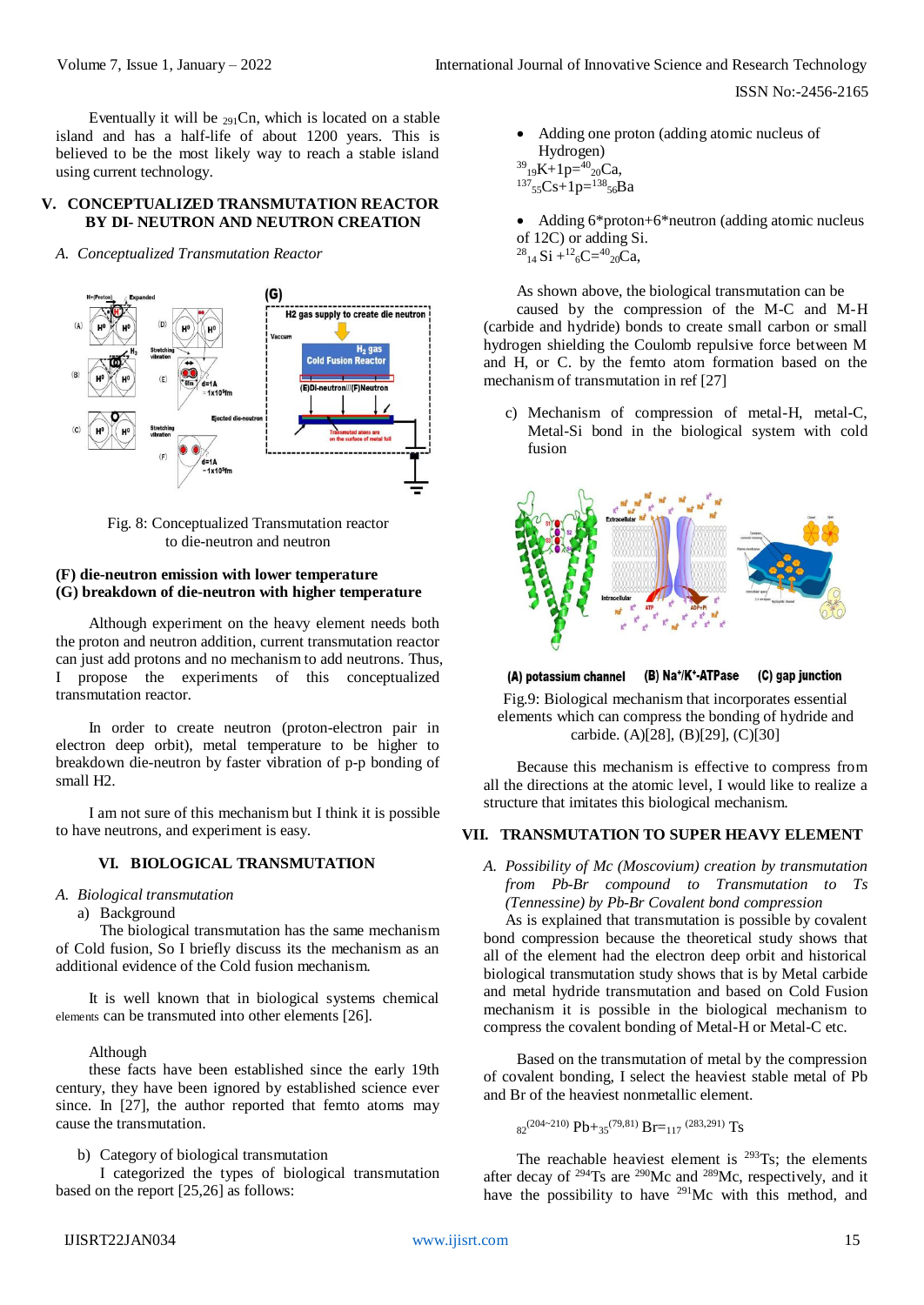study of super heavy element can be easier by this method, which conceptualized reactor is shown in sec.

## **VIII. CONCEPTUALIZED REACTRO FOR TRANSMUTATION BY COVALENT BOND COMPRESSION**

*A. Mechanism of covalent bond compression*



Fig.10: Conceptualized transmutation reactor by covalent bond compression.

It is also possible for transmutation based on cold fusion w\to compress the Pb-Br bonding in Ⅶ.

Now we have no reactor of the mechanical compression against such bonding although biological transmutation has mechanism to compress bonding of such molecules.

Thus, we need to develop such bonding mechanism to enable this transmutation.

One possibility is to use the nano hole for hydrogen filtering in ref [31] as is shown in Fig.10. At a glance of the schematics, it is clear that this reactor has drawbacks. Note that mechanism to compress bond in biological system can compress from all directions at atomic level.

Because this has a great impact on the industry and experiment to study the super heavy elements, element-115 has been attracting a lot of attention [32]. I think that this will have a great impact on the industry due to the applicability of this element to the industry if the better transmutation equipment is developed.

Thus, I hope other researchers will study and develop this mechanism.

# **IX. SUMMARY**

I propose the development of conceptualized cold fusion reactor which can use die-neutron (to add 2 protons) and neutron (to add neutron), by adjusting the metal temperature.

Because this transmutation is just on the surface, it is for the experiment on the nature of the heavy element.

Because the super heavy element can be created by acceleration and collision experiment, it is just experiment and the efficiency of experiment is very low. Thus, I proposed the new transmutation reactor based on bond compression for transmutation based on the cold fusion mechanism of covalent bond compression to reach element-115. Because the currently available technology cannot realize this compression mechanism, I hope researchers will study and develop the transmutation reactor of the covalent bond compression.

## **ACKNOWLEDGMENT**

I would like to thank Vavra Jerry and Jean-Luc Paillet for useful discussions on EDO.

## **REFERENCES**

- [1.] M. Fleishmann, S. Pons, electrochemically induced nuclear fusion of deuterium, J. Electroanal. Chem. 261 (1989) 301-308, Also available from [http://www.tuks.nl/pdf/Reference\\_Material/Cold\\_Fusio](http://www.tuks.nl/pdf/Reference_Material/Cold_Fusio%20n/Fleischmann%20and%20Pons%20-%20%20Electrochemically%20induced%20nuclear%20fusi%20on%20of%20deuterium%20-%201989.pdf)  [n/Fleischmann%20and%20Pons%20-](http://www.tuks.nl/pdf/Reference_Material/Cold_Fusio%20n/Fleischmann%20and%20Pons%20-%20%20Electrochemically%20induced%20nuclear%20fusi%20on%20of%20deuterium%20-%201989.pdf) [%20Electrochemically%20induced%20nuclear%20fusi](http://www.tuks.nl/pdf/Reference_Material/Cold_Fusio%20n/Fleischmann%20and%20Pons%20-%20%20Electrochemically%20induced%20nuclear%20fusi%20on%20of%20deuterium%20-%201989.pdf)  [on%20of%20deuterium%20-%201989.pdf](http://www.tuks.nl/pdf/Reference_Material/Cold_Fusio%20n/Fleischmann%20and%20Pons%20-%20%20Electrochemically%20induced%20nuclear%20fusi%20on%20of%20deuterium%20-%201989.pdf)
- [2.] N. Kodama, Novel Cold Fusion Reactor with Deuterium Supply from Backside and Metal Surface Potential Control, International Journal of Innovative Science and Research Technology, Volume 6, Issue 6, June, 2021,Also available from [https://www.researchgate.net/publication/352694771\\_N](https://www.researchgate.net/publication/352694771_Novel_Cold_Fusion_Reactor_with_Deuterium_Supply_from_Backside_and_Metal_Surface_Potential_Control) ovel Cold Fusion Reactor with Deuterium Supply fr [om\\_Backside\\_and\\_Metal\\_Surface\\_Potential\\_Control](https://www.researchgate.net/publication/352694771_Novel_Cold_Fusion_Reactor_with_Deuterium_Supply_from_Backside_and_Metal_Surface_Potential_Control)
- [3.] N. Kodama, Cold Fusion Mechanism of Bond Compression, International Journal of Innovative Science and Research Technology, Volume 6, Issue 8, August,2021,Also available from [https://www.researchgate.net/publication/353996590\\_C](https://www.researchgate.net/publication/353996590_Cold_Fusion_Mechanism_of_Bond_Compression) [old\\_Fusion\\_Mechanism\\_of\\_Bond\\_Compression](https://www.researchgate.net/publication/353996590_Cold_Fusion_Mechanism_of_Bond_Compression)
- [4.] N. Kodama, Mechanism of Cold Fusion with Nano Metal-Particles and Conceptualized Reactor to Control the Nano Metal Particle Potential, International Journal of Innovative Science and Research Technology, Volume 6, Issue 8, August, 2021,Also Available from [https://www.researchgate.net/publication/354142363\\_M](https://www.researchgate.net/publication/354142363_Mechanism_of_Cold_Fusion_with_Nano_Metal-Particles_and_Conceptualized_Reactor_to_Control_the_Nano-_Metal_Particle_Potential) [echanism\\_of\\_Cold\\_Fusion\\_with\\_Nano\\_Metal-](https://www.researchgate.net/publication/354142363_Mechanism_of_Cold_Fusion_with_Nano_Metal-Particles_and_Conceptualized_Reactor_to_Control_the_Nano-_Metal_Particle_Potential)[Particles\\_and\\_Conceptualized\\_Reactor\\_to\\_Control\\_the](https://www.researchgate.net/publication/354142363_Mechanism_of_Cold_Fusion_with_Nano_Metal-Particles_and_Conceptualized_Reactor_to_Control_the_Nano-_Metal_Particle_Potential) Nano- Metal Particle Potential
- [5.] N. Kodama, Neutron to be Tightly Bound Proton-Electron Pair and Nucleus to be Constituted by Protons and Internal Electrons, International Journal of Innovative Science and Research Technology, Volume 6, Issue 5, May, 2021, Also available from [https://www.researchgate.net/publication/352284102\\_N](https://www.researchgate.net/publication/352284102_Neutron_to_be_Tightly_Bound_Proton-Electron_Pair_and_Nucleus_to_be_Constituted_by_Protons_and_Internal_Electrons) [eutron\\_to\\_be\\_Tightly\\_Bound\\_Proton-](https://www.researchgate.net/publication/352284102_Neutron_to_be_Tightly_Bound_Proton-Electron_Pair_and_Nucleus_to_be_Constituted_by_Protons_and_Internal_Electrons)[Electron\\_Pair\\_and\\_Nucleus\\_to\\_be\\_Constituted\\_by\\_Pro](https://www.researchgate.net/publication/352284102_Neutron_to_be_Tightly_Bound_Proton-Electron_Pair_and_Nucleus_to_be_Constituted_by_Protons_and_Internal_Electrons) [tons\\_and\\_Internal\\_Electrons](https://www.researchgate.net/publication/352284102_Neutron_to_be_Tightly_Bound_Proton-Electron_Pair_and_Nucleus_to_be_Constituted_by_Protons_and_Internal_Electrons)
- [6.] T. Yamamoto, D. Zeng, T. Kawakami, V. Arcisauskaite, K. Yata, M.A. Patino, N. Izumo, J.E. McGrady, H. Kageyama, M.A. Hayward, The role of πblocking hydride ligands in a pressure-induced insulator-to-metal phase transition in SrVO2H, Nature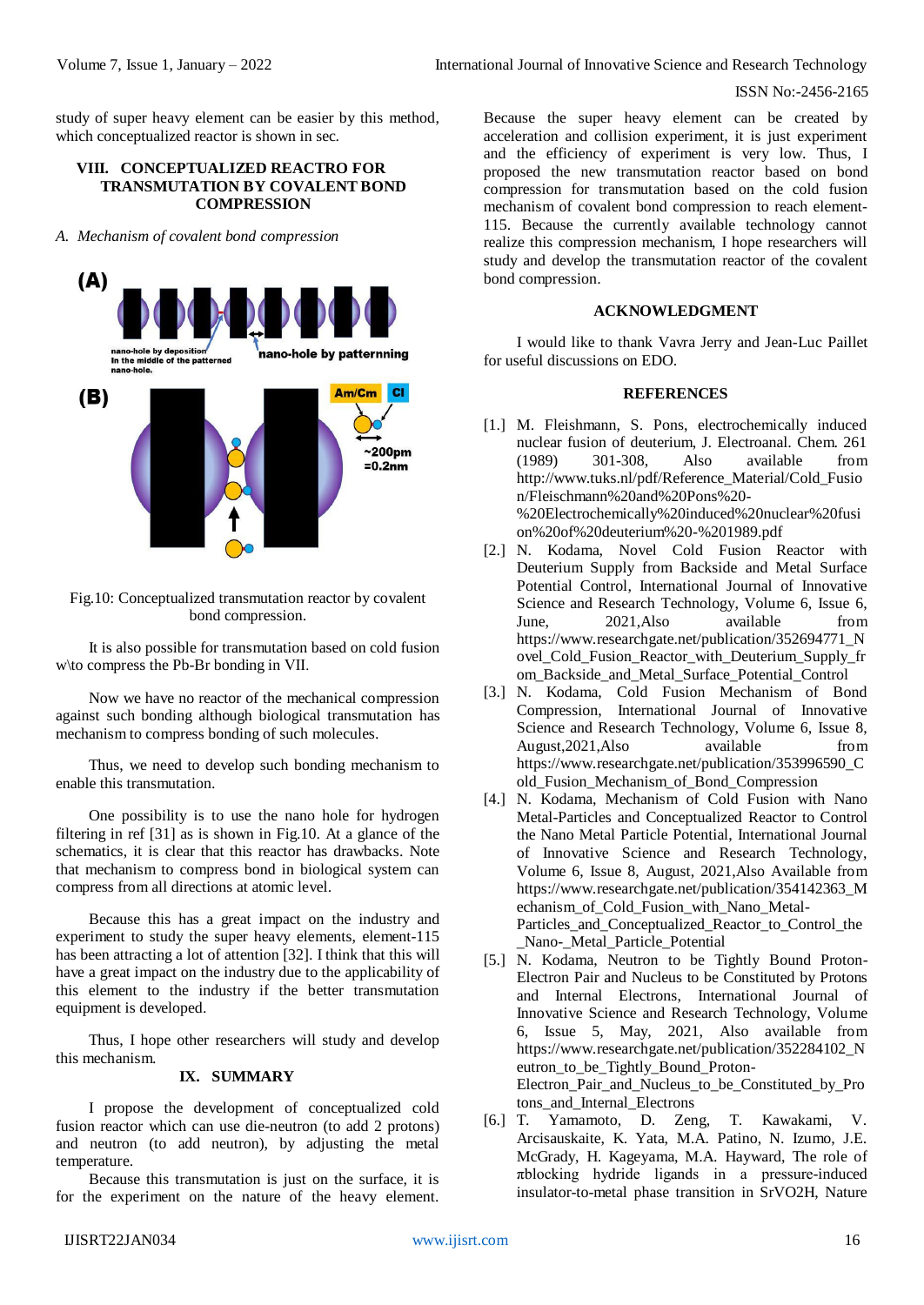Comm. 8 (2017). Also available from [https://repository.kulib.kyoto](https://repository.kulib.kyoto-u.ac.jp/dspace/bitstream/2433/227748/1/s41467-017-01301-0.pdf)[u.ac.jp/dspace/bitstream/2433/227748/1/s41467-017-](https://repository.kulib.kyoto-u.ac.jp/dspace/bitstream/2433/227748/1/s41467-017-01301-0.pdf) [01301-0.pdf](https://repository.kulib.kyoto-u.ac.jp/dspace/bitstream/2433/227748/1/s41467-017-01301-0.pdf)

<https://www.jst.go.jp/pr/announce/20171031/index.html>

- [7.] J. Maly and J. Va'vra, Electron transitions on deep Dirac levels I, Fusion Technol., 24 (1993) 307-318. Also available from  $\sim$  from  $\sim$  from  $\sim$ https://www.tandfonline.com/doi/abs/10.13182/FST93- A30206. [31]. J. A. Maly, J. Vavra, Electron transitions on deep Dirac levels II, Fusion Technol. 27 (1995) 59- 70. Also available from [https://www.jstage.jst.go.jp/article/oubutsu1932/60/3/60](https://www.jstage.jst.go.jp/article/oubutsu1932/60/3/60_3_220/_article) [\\_3\\_220/\\_article](https://www.jstage.jst.go.jp/article/oubutsu1932/60/3/60_3_220/_article)
- [8.] J. A. Maly, J. Vavra, Electron transitions on deep Dirac levels II, Fusion Technol. 27 (1995) 59-70. Also available from  $\sim$  from  $\sim$  from  $\sim$ [https://www.tandfonline.com/doi/abs/10.13182/FST95-](https://www.tandfonline.com/doi/abs/10.13182/FST95-A30350?journalCode=ufst19) [A30350?journalCode=ufst19](https://www.tandfonline.com/doi/abs/10.13182/FST95-A30350?journalCode=ufst19)
- [9.] J. Va'vra, ON a possibility of existence of new atomic levels, which were neglected theoretically and not measured experimentally. Available from [https://www.slac.stanford.edu/~jjv/activity/DDL/1\\_st\\_ta](https://www.slac.stanford.edu/~jjv/activity/DDL/1_st_talk_siegen.pdf) [lk\\_siegen.pdf](https://www.slac.stanford.edu/~jjv/activity/DDL/1_st_talk_siegen.pdf)
- [10.] A. Meulenberg, K. P. Sinha, EDOs, J. Condens. Matter Nucl. Sci. 13 (2014) 368–377. Also available from [http://coldfusioncommunity.net/wpcontent/uploads/201](http://coldfusioncommunity.net/wpcontent/uploads/2018/07/368_JCMNS-Vol13.pdf.%20%5b27) [8/07/368\\_JCMNS-Vol13.pdf. \[27](http://coldfusioncommunity.net/wpcontent/uploads/2018/07/368_JCMNS-Vol13.pdf.%20%5b27)
- [11.] J. Va'vra, A simple argument that small hydrogen may exists, Phys. Lett. B, 794 (2019) 130-134. Also available from  $\blacksquare$ https://www.sciencedirect.com/science/article/pii/S0370 269319303624

<https://arxiv.org/ftp/arxiv/papers/1906/1906.08243.pdf>

- [12.] J.L. Paillet, On highly relativistic deep electrons, J. Condens. Matter Nucl. Sci. 29 (2019) 472–492. Also available from the state of  $\mathfrak{g}$  available [https://www.vixra.org/pdf/1902.0398v1.pdf.](https://www.vixra.org/pdf/1902.0398v1.pdf)
- [13.] J.-L. Paillet, A. Meulenberg, Basis for EDOs of the hydrogen atom, Proc. 19th International Conference on Condensed Matter Nuclear Science, Padua, Italy, 13-17 April 2015. Also available from [https://www.researchgate.net/publication/312488578\\_El](https://www.researchgate.net/publication/312488578_Electron_Deep_Orbits_of_the_Hydrogen_Atom) [ectron\\_Deep\\_Orbits\\_of\\_the\\_Hydrogen\\_Atom](https://www.researchgate.net/publication/312488578_Electron_Deep_Orbits_of_the_Hydrogen_Atom)
- [14.] J. Maly and J. Va'vra, Electron transitions on deep Dirac levels I, Fusion Technol., 24 (1993) 307-318. Also available from  $\blacksquare$ [https://www.tandfonline.com/doi/abs/10.13182/FST93-](https://www.tandfonline.com/doi/abs/10.13182/FST93-A30206) [A30206](https://www.tandfonline.com/doi/abs/10.13182/FST93-A30206)
- [15.] J. A. Maly, J. Vavra, Electron transitions on deep Dirac levels II, Fusion Technol. 27 (1995) 59-70. Also available from the from the state of  $\mathbf{r}$  available from the state of  $\mathbf{r}$ [https://www.tandfonline.com/doi/abs/10.13182/FST95-](https://www.tandfonline.com/doi/abs/10.13182/FST95-A30350?journalCode=ufst19) [A30350?journalCode=ufst19](https://www.tandfonline.com/doi/abs/10.13182/FST95-A30350?journalCode=ufst19)
- [16.] J. Va'vra, On a possibility of existence of new atomic levels, which were neglected theoretically and not measured experimentally, presented at Siegen University, Germany, November 25, 1998. Available from

[https://www.slac.stanford.edu/~jjv/activity/DDL/1\\_st\\_ta](https://www.slac.stanford.edu/~jjv/activity/DDL/1_st_talk_siegen.pdf) [lk\\_siegen.pdf](https://www.slac.stanford.edu/~jjv/activity/DDL/1_st_talk_siegen.pdf)

- [17.] J. Va'vra, A new way to explain the 511 keV signal from the center of the Galaxy and some dark matter experiments, ArXiv: 1304.0833v12 [astro.ph-IM] Sept. 28, 2018. Available from [https://www.slac.stanford.edu/~jjv/activity/dark/Vavra\\_](https://www.slac.stanford.edu/~jjv/activity/dark/Vavra_small_hydrogen_atom_2018.pdf) [small\\_hydrogen\\_atom\\_2018.pdf](https://www.slac.stanford.edu/~jjv/activity/dark/Vavra_small_hydrogen_atom_2018.pdf)
- [18.] J.-L. Paillet, A. Meulenberg, Highly relativistic deep electrons and the Dirac equation, J. Cond. Matter Nucl. Sci. 33 (2020) 278–295. Also available from [https://www.academia.edu/41956585/Highly\\_relativisti](https://www.academia.edu/41956585/Highly_relativistic_deep_electrons_and_the_Dirac_equation) [c\\_deep\\_electrons\\_and\\_the\\_Dirac\\_equation](https://www.academia.edu/41956585/Highly_relativistic_deep_electrons_and_the_Dirac_equation)
- [19.] Z.L. Zhang, W.S. Zhang, Z.Q. Zhang, Further study on the solution of schrödinger equation of hydrogen-like atom, Proc. 9th International Conference on Cold Fusion, May 21-25, 2002, Beijing, China, pp. 435-438. Available from the from the state of  $\mathbb{R}^n$ [https://www.lenrcanr.org/acrobat/ZhangZLfurtherstu.pd](https://www.lenrcanr.org/acrobat/ZhangZLfurtherstu.pdf) [f.](https://www.lenrcanr.org/acrobat/ZhangZLfurtherstu.pdf)
- [20.] J.L. Paillet, A. Meulenberg, EDOs of the hydrogen atom, J. Condens. Matter Nucl. Sci. 22 (2016) 1–23. Also available from [https://www.researchgate.net/publication/312488578\\_El](https://www.researchgate.net/publication/312488578_Electron_Deep_Orbits_of_the_Hydrogen_Atom) [ectron\\_Deep\\_Orbits\\_of\\_the\\_Hydrogen\\_Atom](https://www.researchgate.net/publication/312488578_Electron_Deep_Orbits_of_the_Hydrogen_Atom)
- [21.] A. Meulenberg, Deep-orbit-electron radiation absorption and emission, Available From [https://mospace.umsystem.edu/xmlui/bitstream/handle/1](https://mospace.umsystem.edu/xmlui/bitstream/handle/10355/36501/DeepOrbitElectronRadiationAbstract.pdf?sequence=1&isAllowed=y) [0355/36501/DeepOrbitElectronRadiationAbstract.pdf?s](https://mospace.umsystem.edu/xmlui/bitstream/handle/10355/36501/DeepOrbitElectronRadiationAbstract.pdf?sequence=1&isAllowed=y) [equence=1&isAllowed=y](https://mospace.umsystem.edu/xmlui/bitstream/handle/10355/36501/DeepOrbitElectronRadiationAbstract.pdf?sequence=1&isAllowed=y)
- [22.] A. Meulenberg, J.L. Paillet, Implications of the EDOs for cold fusion and physics–deep-orbit-electron models in LENR: Present and Future, J. Condens. Matter Nucl. Sci. 24 (2017) 214–229, Also available from [http://coldfusioncommunity.net/pdf/jcmns/v24/214\\_JC](http://coldfusioncommunity.net/pdf/jcmns/v24/214_JCMNS-Vol24.pdf) [MNS-Vol24.pdf](http://coldfusioncommunity.net/pdf/jcmns/v24/214_JCMNS-Vol24.pdf)
- [23.] J. Chadwick, Possible existence of a neutron. Nature, v129 (3252), 312, 1932 <https://doi.org/10.1038/129312a0>
- [24.] Y. IWAMURA, T. ITOH, M. SAKANO, S. SAKAI, S. KURIBAYASHI, Low Energy Nuclear Transmutation In Condensed Matter Induced By D2 Gas Permeation Through Pd Complexes:Correlation Between Deuterium Flux And Nuclear Products, in Tenth International Conference on Cold Fusion. 2003 [https://www.lenr-](https://www.lenr-canr.org/acrobat/IwamuraYlowenergyn.pdf)

[canr.org/acrobat/IwamuraYlowenergyn.pdf](https://www.lenr-canr.org/acrobat/IwamuraYlowenergyn.pdf)

- [25.] J. Va'vra, On a possibility of existence of new atomic levels, which were neglected theoretically and not measured experimentally. Available from [https://www.slac.stanford.edu/~jjv/activity/DDL/1\\_st\\_ta](https://www.slac.stanford.edu/~jjv/activity/DDL/1_st_ta%20lk_siegen.pdf.)  [lk\\_siegen.pdf.](https://www.slac.stanford.edu/~jjv/activity/DDL/1_st_ta%20lk_siegen.pdf.)
- [26.] A. Meulenberg, K. P. Sinha, EDOs, J. Condens. Matter Nucl. Sci. 13 (2014) 368–377. Also available from [https://www.researchgate.net/publication/312488578\\_El](https://www.researchgate.net/publication/312488578_Electron_Deep_Orbits_of_the_Hydrogen_Atom) [ectron\\_Deep\\_Orbits\\_of\\_the\\_Hydrogen\\_Atom](https://www.researchgate.net/publication/312488578_Electron_Deep_Orbits_of_the_Hydrogen_Atom)
- [27.] A. Meulenberg, Femto-atoms and transmutation, 17th Int. Conf. on Condensed Matter Nuclear Science (ICCF-17), Daejeon, 2012. Also available from [http://coldfusioncommunity.net/wpcontent/uploads/201](http://coldfusioncommunity.net/wpcontent/uploads/2018/07/346_JCMNS-Vol13.pdf) [8/07/346\\_JCMNS-Vol13.pdf](http://coldfusioncommunity.net/wpcontent/uploads/2018/07/346_JCMNS-Vol13.pdf)
- [28.] Potassium channels. Available from [http://pdb101.rcsb.org/motm/38.](http://pdb101.rcsb.org/motm/38)